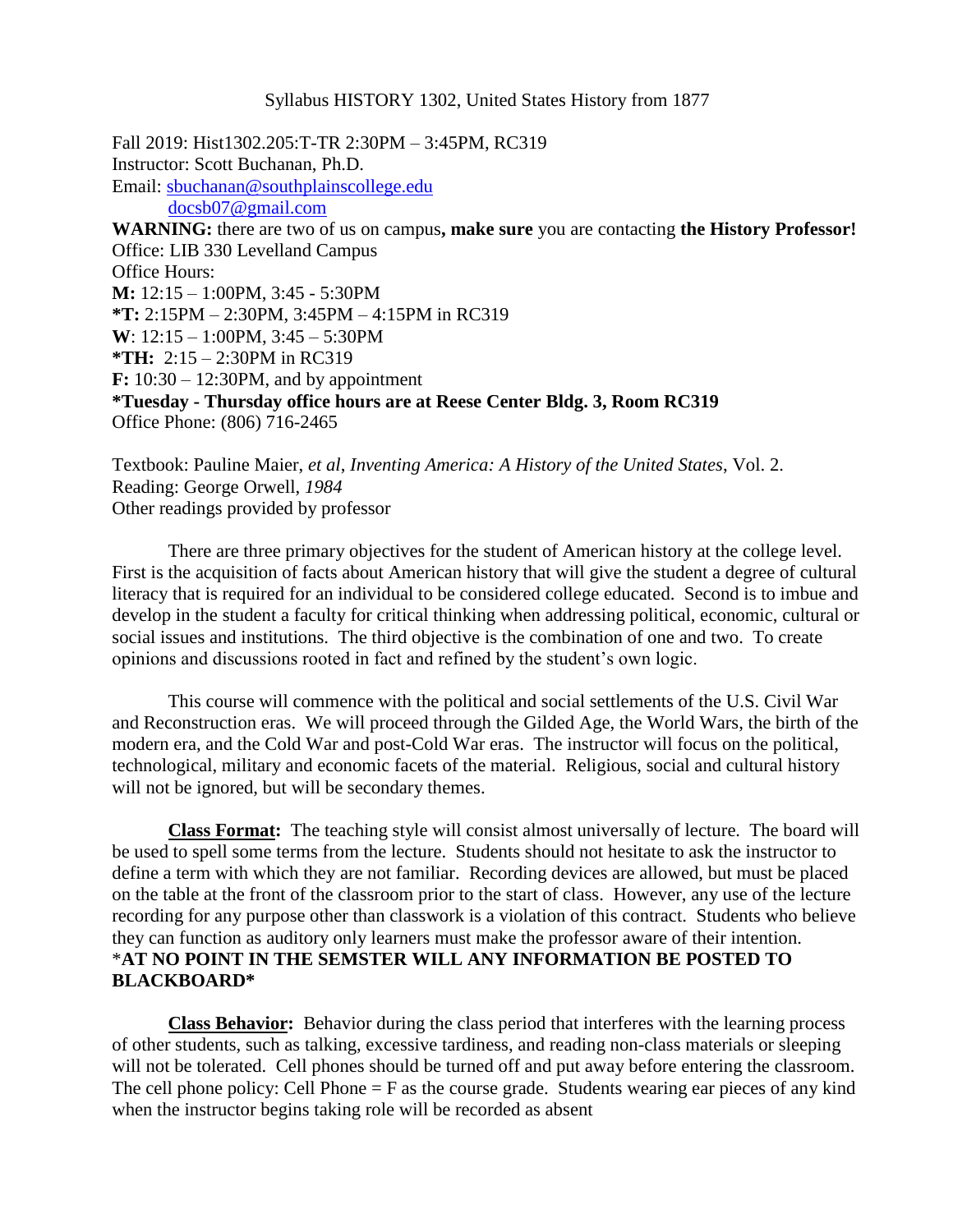**Attendance:** Attendance is expected and required. Roll will be taken at each class meeting. On the fifth unexcused absence, or on the third consecutive absence, the student will be dropped from the course with an F. Students who arrive late to class should talk with the instructor following the class or during office hours to prevent being counted absent.

**Time Management:** Success in a college level course requires that the student discipline themselves and spend significant time learning the course material outside of lecture. To determine the amount typically needed the student should take the number of credit hours of a given class and multiply by three. Thus for History 1302, a three credit hour class, the student should expect to spend nine hours a week outside of class working with the material.

**Students with disabilities**: Students with disabilities, including but not limited to physical, psychiatric or learning disabilities, who wish to request accommodations in the class should notify this instructor and the Special Services Office at the beginning of the semester so that the appropriate arrangements may be made. In accordance with federal law, a student requesting accommodations must provide acceptable documentation of his/her disability to the Special Services Coordinator. For more information, call or visit the Special Services Office in the Student Services Building, 894-9611 ext. 2529, 2530.

**Student Absence for Observation of Religious Holy Days:** A student who is absent from classes for the observation of a religious holy day shall be allowed to take an examination or complete an assignment scheduled for that day within a reasonable time after the absence if, not later than the fifteenth day after the first day of the semester, the student had notified the instructor of each scheduled class that the student would be absent for a religious holy day.

| <b>Grade Calculations:</b> | <b>Examinations: Midterm 25%</b>                                   |
|----------------------------|--------------------------------------------------------------------|
|                            | Exams 1, 3, 4 (4 = final) top two for 20% each                     |
|                            | Participation and Attendance 10%                                   |
|                            | 1984 assignment 10%                                                |
|                            | Additional Readings 5% each for 15% of total grade                 |
|                            | (Additional readings will be provided by the instructor)           |
|                            | *GRADE INFORMATION CAN NOT BE SENT VIA EMAIL*                      |
|                            | *PLAGARISM OR ANY TYPE OF CHEATING WILL RESULT IN A FAILING GRADE* |
|                            |                                                                    |

**Make-up work:** If a student misses an examination or quiz, they may be given an opportunity to make-up the work if they can do so within a reasonable amount of time.In such a situation it is the responsibility of the student to schedule a make-up time and place with the instructor and to confirm the make-up via email one day previous to the scheduled make-up. If a student fails to keep a scheduled makeup appointment, a grade of zero (0) will be assigned for the assignment that cannot be removed from the average. Allowing make-up work is a courtesy extended by the professor and the student will be responsible for managing the arrangements.

"Studying hiStory, my friend, iS no joke and irreSponSible game. to study history one must know in advance that one is attempting something fundamentally impossible, yet necessary and highly important. To study history means submitting to chaos and nevertheless retaining faith in order and meaning. IT IS A VERY SERIOUS TASK, YOUNG MAN, AND POSSIBLY A TRAGIC ONE." ---HERMAN HESSE, MAGISTER LUDI 1943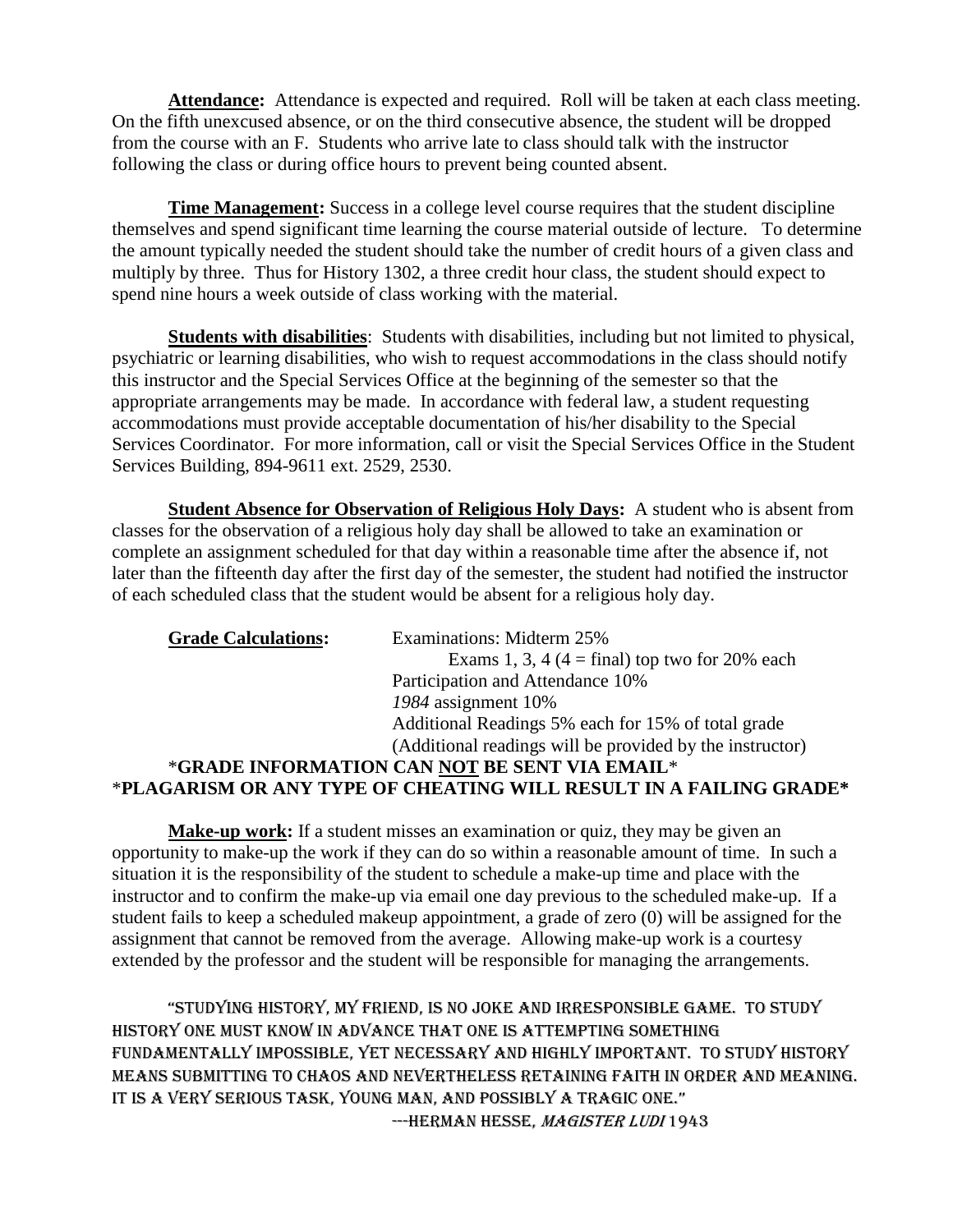#### **Course Schedule: History 1302.206, T-TR 2:30 PM – 3:45PM, RC319**

Victorian –ISMS

# **Monday, Sept. 2 nd: Labor Day Holiday, classes do not meet.**

The West & Railroads

The Gilded Age

Populism & Progressivism

#### **All the World Akin, assignment due (instructor will hand out reading)**

## **Wed., Sept. 19 th: EXAM #1**

Road to Twentieth-Century Super-Powers

World War I

## **Wed. Oct. 17 th: Exam #2**

The Twenties

Modern Times

The Thirties

## **Wed. Oct. 24 rd: Advertising and Marketing assignment (instructor will hand out reading)**

Depression and Extremism

# **Wed., Nov 7 th: World War II reading**

World War II

# **Wed., Nov. 14 th: Exam #3**

# **Wednesday, Nov. 28 th: Thanksgiving Break**

The Cold War begins

## **Wed., Dec. 5 th: Orwell** *1984* **assignment due**

Cold War America

## **FINAL EXAM: Tuesday, Dec. 10 th, 1:00 PM – 3:00 PM, RC 319**